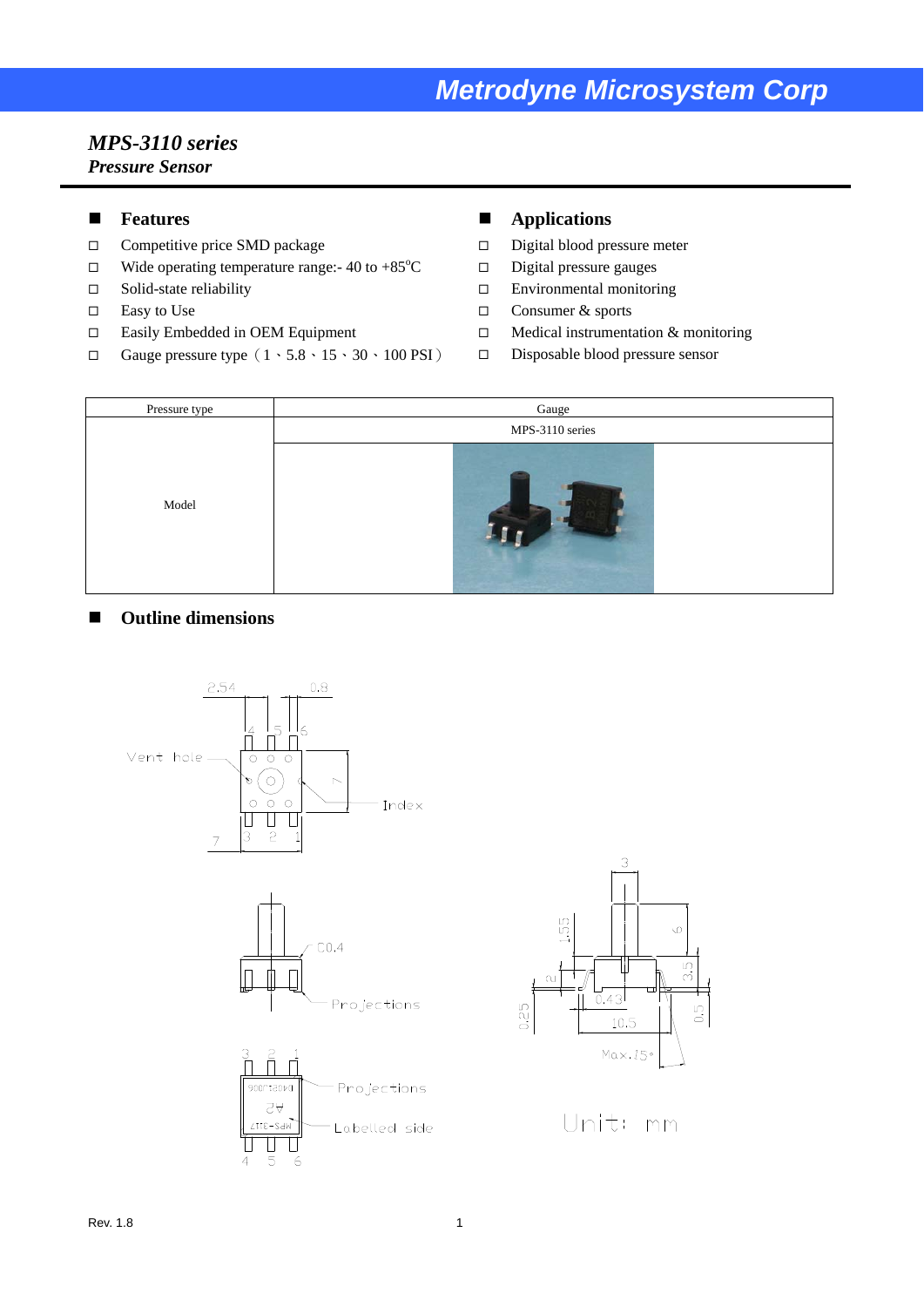#### **Specifications**

| <b>Parameter</b>                       | <b>Min</b>                          | <b>Typ</b>                                | <b>Max</b> | <b>Units</b>   | <b>Notes</b>                       |  |  |  |
|----------------------------------------|-------------------------------------|-------------------------------------------|------------|----------------|------------------------------------|--|--|--|
| General                                |                                     |                                           |            |                |                                    |  |  |  |
| Pressure Range                         |                                     | $1 \cdot 5.8 \cdot 15 \cdot 30 \cdot 100$ |            | <b>PSIG</b>    | 40 KPaG                            |  |  |  |
| Maximum Overpressure                   |                                     |                                           | 2X         |                | Rated pressure                     |  |  |  |
| <b>Operating Temperature Range</b>     | -40                                 |                                           | 85         | $^{\circ}$ C   | $-40^{\circ}$ F ~+185 $^{\circ}$ F |  |  |  |
| Storage Temperature Range              | $-40$                               |                                           | 125        | $^{\circ}$ C   | $-40^{\circ}$ F ~+257 $^{\circ}$ F |  |  |  |
| Operating humidity                     | 15                                  |                                           | 85         | $%$ RH         | No condensation                    |  |  |  |
| <b>Media Compatibility</b>             | Clean, dry air & noncorrosive gases |                                           |            |                |                                    |  |  |  |
| Electrical performance $^{(1)}$        |                                     |                                           |            |                |                                    |  |  |  |
| <b>Excitation voltage</b>              | $\overline{2}$                      | 5                                         | 15         | Vdc            |                                    |  |  |  |
| <b>Excitation current</b>              |                                     |                                           |            |                |                                    |  |  |  |
| 3.3kOhm (MPS-3113)                     | 0.6                                 | 1.5                                       | 4.5        | mA             | (5)                                |  |  |  |
| 5kOhm (MPS-3117 \ MPS-3118)            | 0.4                                 | 1                                         | 3          |                |                                    |  |  |  |
| Bridge resistance                      |                                     |                                           |            |                |                                    |  |  |  |
| 3.3kOhm (MPS-3113)                     | 2.7                                 | 3.3                                       | 3.9        | kΩ             |                                    |  |  |  |
| 5kOhm (MPS-3117 \ MPS-3118)            | $\overline{4}$                      | 5                                         | 6          |                |                                    |  |  |  |
| Offset Voltage                         | $-25$                               |                                           | 25         | mV             |                                    |  |  |  |
| Full Scale Span Voltage                |                                     |                                           |            |                |                                    |  |  |  |
| 1 PSI (MPS-3117)                       | 20                                  | 30                                        | 40         |                |                                    |  |  |  |
| 5.8 PSI (MPS-3117)                     | 50                                  | 75                                        | 100        |                |                                    |  |  |  |
| 5.8 PSI (MPS-3113 \ MPS-3118)          | 20                                  | 45                                        | 70         |                |                                    |  |  |  |
| 15 PSI (MPS-3117)                      | 130                                 | 170                                       | 210        | mV             |                                    |  |  |  |
| 15 PSI (MPS-3113 · MPS-3118)           | 70                                  | 100                                       | 130        |                |                                    |  |  |  |
| 30 PSI (MPS-3118)                      | 80                                  | 110                                       | 140        |                |                                    |  |  |  |
| 100 PSI (MPS-3118)                     | 70                                  | 120                                       | 170        |                |                                    |  |  |  |
| Linearity                              |                                     |                                           |            |                |                                    |  |  |  |
| 1 PSI                                  | $-0.7$                              | 0.15                                      | 0.7        | % Span         | (2)                                |  |  |  |
| 5.8, 15, 30, 100 PSI                   | $-0.3$                              | 0.05                                      | 0.3        |                |                                    |  |  |  |
| Temperature Coefficient of Zero Offset |                                     |                                           |            |                |                                    |  |  |  |
| 1 PSI                                  | $-0.22$                             |                                           | 0.22       | % Span/°C      | (3)                                |  |  |  |
| 5.8, 15, 30, 100 PSI                   | $-0.08$                             |                                           | 0.08       |                |                                    |  |  |  |
|                                        |                                     | $-0.21$ (4)<br>$-0.26$                    |            | Const. Voltage |                                    |  |  |  |
|                                        | $-0.16$                             |                                           |            |                | excitation (3)                     |  |  |  |
| Temperature Coefficient of Span        | $-0.05$                             | $0.025$ (5)                               | 0.05       | %Span/°C       | Const. Current                     |  |  |  |
|                                        |                                     |                                           |            |                | excitation (3)                     |  |  |  |
| Temperature Coefficient of Resistance  | 0.17                                | 0.2                                       | 0.23       | $%$ /°C        | (3)                                |  |  |  |

Notes:

1. Unless otherwise specified, measurements were taken with a supply voltage of 5 Vdc at a temperature of 25±3℃ and humidity ranging from  $25\%~\sim85\%$ .

2. Best fit straight line.

3. Between  $0^{\circ}$ C and 50 °C. Temperature coefficients are typical values.

4. Measured only with constant voltage excitation (5V).

5. Measured only with constant current excitation (1mA for 5kOhm sensor; 1.5mA for 3.3kOhm sensor).

Metrodyne Microsystem Corp. reserves the right to make changes to the product specification in this publication.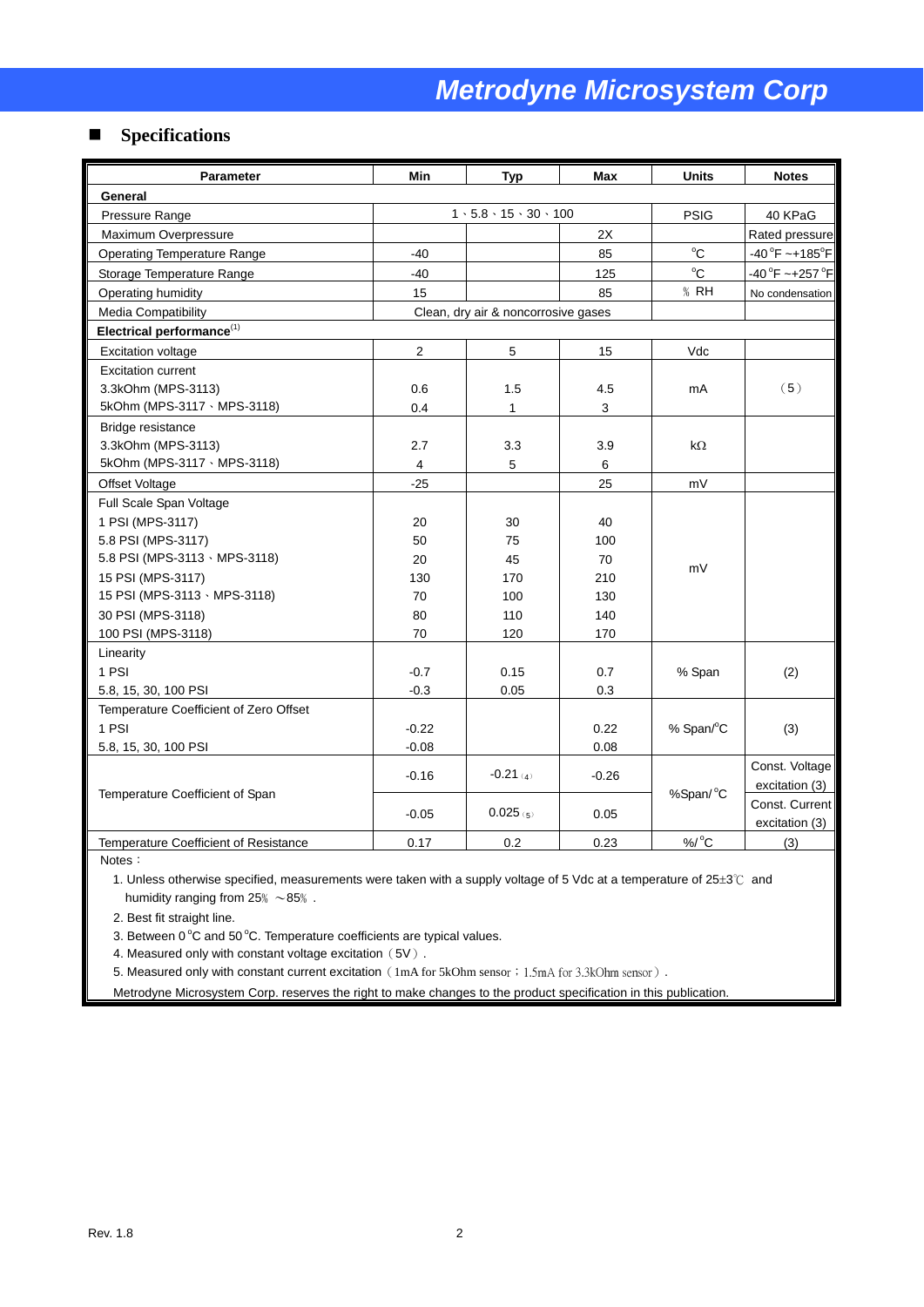# *Metrodyne Microsystem Corp*

**Terminal connection diagram**



### **Recommended footprint**